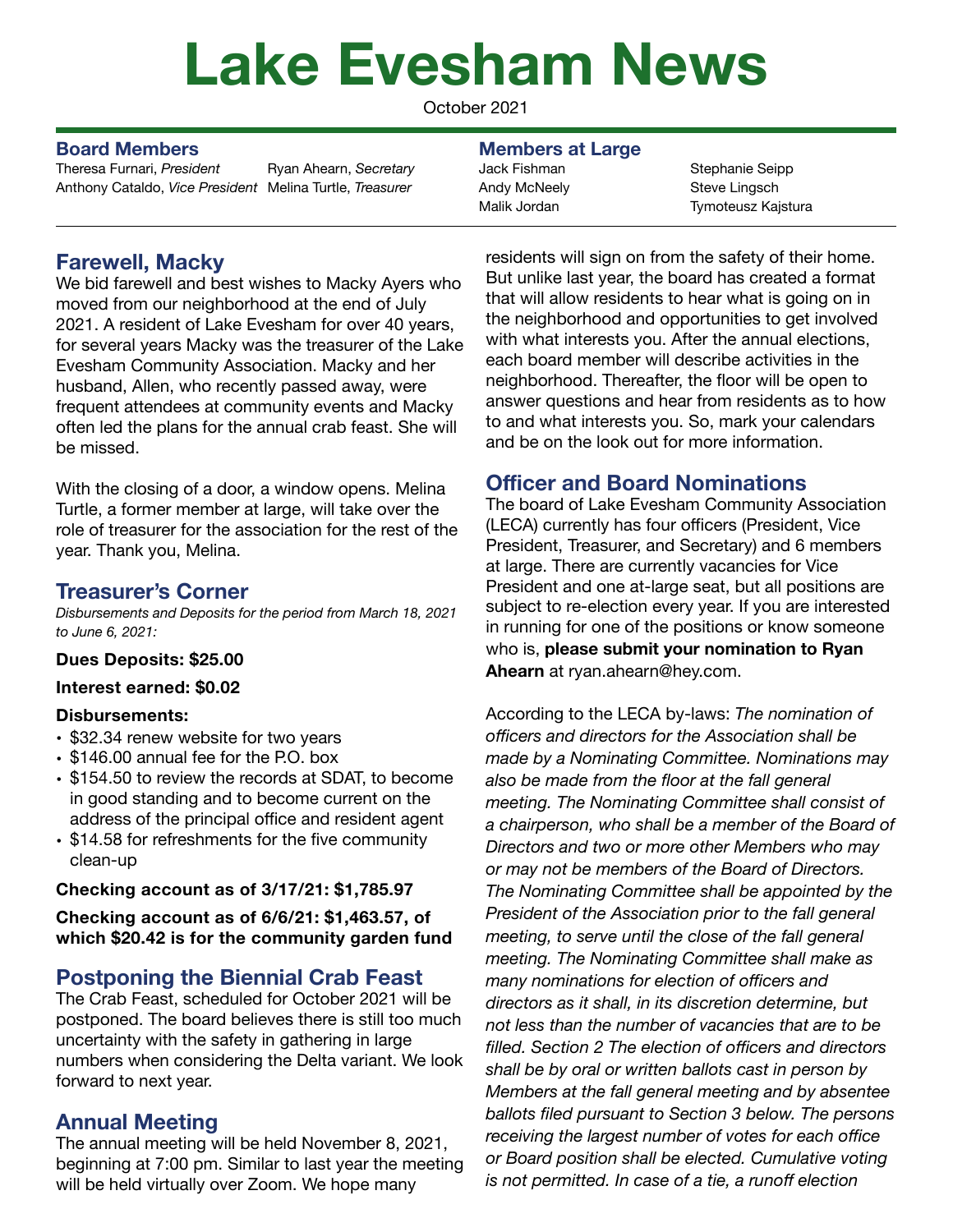*shall be held. Section 3 Absentee ballots will be available from the chairperson of the Nominating Committee. Members wishing to vote by absentee ballot must return their completed ballots to the chairperson of the Nominating Committee at least two (2) days before the fall general meeting.*

All members of the association are eligible to vote. Again, according to the by-laws: *The Members of the Association shall consist of all persons 18 years of age or older who reside in the area of the Association's activities and have paid all dues and assessments for the current year.*

# **Upcoming Greening Projects and Mayor's Fall Clean Up**

Lake Evesham frequently participates in the Mayor's Clean Up and this year we'll be out there again. If you are interested in beautifying our neighborhood, please meet at the Lake Evesham sign (located on the green space between Evesham Avenue and Northern Parkway) at 9:00 am on October 23, 2021. We will participate in cleaning up the streets in our neighborhood until 12:00 pm. If we have enough volunteers, we will also remove invasive vines from the trees in our green spaces. Because it is an outdoor event, masks are not required but we will practice social distancing. All families and children are welcome. Please bring your own gloves and tools, if you want to remove vines. If you are interested, please email Theresa at tafurnari10@gmail.com.

The fall season is the time for preparing your gardens for next year and the Lake Evesham Community Garden has two projects coming up where we will be working with Loyola University Students. Residents of Lake Evesham are needed to work with the students.

The dates are November 6 and November 13 from 9:00 am to 12:00 pm. We will meet at the Lake Evesham Community Garden, located on the Northwest corner of York Road and Northern Parkway. The projects will be to remove invasive shrubs and grasses and then transplant native plants. All are welcome and no experience is necessary. Please bring your own gloves and gardening tools, especially if you have a pick ax, loppers, or a grubbing hoe. It is a fun activity to work with the students and learn about native plants and their benefits. If you are interested, please email Theresa at tafurnari10@gmail.com.

Another opportunity for a greening project is a hidden gem tucked away in the middle of Govans:

#### **The Govans Urban Forest, submitted by Helene Perry, Chair PS&G, YRP.**

In the 5200 block of York Road, nestled between the CVS and Govans Boundary church, is a one-half acre lot that is the Govans Urban Forest. Prior to 2012 it was basically an empty lot that attracted dumping, trash, drug dealing and where a homeless man lived for 15 or more years. Shunned by community members, it was regarded by the neighbors as a place to avoid, at best an eyesore and at night a dangerous place.

In 2012, Loyola University's Rugby Team approached the Public Spaces and Greening Committee of the York Road Partnership, asking if there was a significant project on York Road in which they could get involved. We thought of this vacant lot and proposed the Team clean it out and they agreed! They filled to overflowing a 20 cu-ft dumpster with discarded furniture, pallets, lumber, deadwood, old clothes and uncovered a sign posted by the Department of Natural Resources stating the lot was designated as a 'protected urban forest'. Finally getting into the cleared lot, we found adult ivy on all the trees and invasive vines and non-native trees everywhere. Over 200 trees encompassing two dozen different species were found, three of them 190 years old.

Our PS&G Committee is small, so we rely heavily on volunteer groups from schools and churches in the neighborhood and beyond. By 2015, most of the adult ivy and porcelain berry that covered almost every tree had been removed. Organizations such as Baltimore Green Space have provided advice and technical support as we learn more about what a treasure this lot is. We now have three goals:

- To enhance GUF's environmental benefits
- To have GUF serve as an educational opportunity for neighborhood children
- To make GUF a neighborhood asset where neighbors can come to relax

#### Do come and visit!

Loyola University undergrads have designed bird and insect houses, installed signage, and developed a 'walking tour' that is posted on iztravel.com; the Friends School students designed and painted our signature sign on York Road; AmeriCorps volunteers constructed a 'learning circle' where visitors can sit and relax, and just recently have cleared a large area where they installed native plants; hoping to provide a 'seed nursery' that will increase native ground cover as more ivy is removed.

If you are interested, please contact Helene Perry at HPerry@loyola.edu.